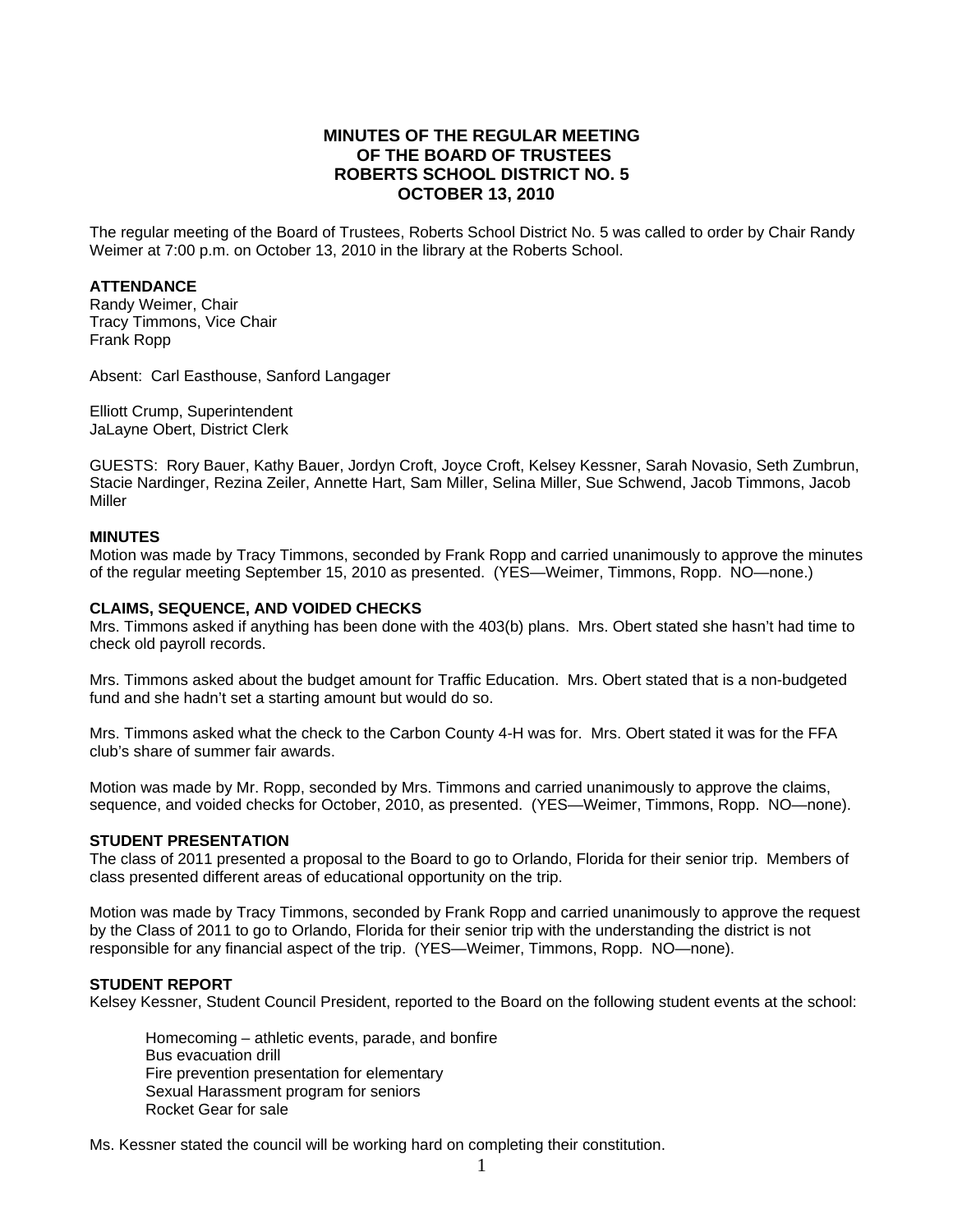Mr. Weimer asked if there are any student concerns for the Board. Ms. Kessner stated it isn't a concern for the Board but something student council will be considering is a request from the junior high grades to be part of student council.

Mrs. Timmons asked what is done with the money raised by Student Council. Ms. Kessner stated it is used for homecoming activities and awards, Spirit Week awards, and prom.

Mr. Crump stated another Student Council duty is to decide which fundraisers classes and groups may do.

Mrs. Timmons stated this is the first time since she's been on the Board that there has been a student report by a student.

#### **TEACHER REPORT**

Annette Hart and Rezina Zeiler presented teacher reports for the month.

Mrs. Hart stated things are going well with special education with seventeen students receiving services, some for speech and language only. She added we do have students with higher levels of need but the aides are working with them very well and she is seeing good progress.

Mrs. Hart stated she is the junior class sponsor this year and concessions are going great guns and the parents have been wonderful.

Mrs. Hart stated the school received a grant for computers for special needs students. She stated it is her understanding those computers can be checked out by students and we need to have policy and procedures in place to do that.

Mrs. Hart stated in the last year or so the school purchased Read Naturally software but she would like to have it for every level. She stated the only other concern is the heat in the high school wing is still an issue.

Mrs. Hart stated there have been many new guidelines in special education recently and she has been attending training on how to complete the paperwork. She added her five-year monitoring will be done in January and OPI has advised teachers that with all the new changes, there will probably be issues reported.

Mrs. Zeiler stated in the math program she is continuing the focus on formative assessment and most of the work is done in the classroom. She stated there is another leadership conference in January that covers technology in the classroom and she would like to once again attend.

Mrs. Zeiler stated she is trying to integrate more projects into the classroom, such as the rocket project her classes have done every year. She added she will be working with another math teacher on completing more projects during the PIR days and will also attend an ACE curriculum meeting to align math curriculum with state standards.

Mrs. Timmons asked if the alignment of courses is better now this year. Mrs. Zeiler stated the class progression has been successfully changed and although the junior class is still a concern, they are taking Algebra II. She added she teaches two advanced classes, advanced math and pre-calculus with one student taking AP calculus on-line.

Mrs. Timmons asked if the class is one being offered through the state this year.

Stacie Nardinger stated we have four students taking advanced placement classes through the Montana Digital Academy, one in biology, one in calculus, and two in U.S. History.

Mr. Weimer asked if Mrs. Zeiler is okay for books. Mrs. Zeiler stated she is, although she doesn't have some of the teacher CD's. She stated the new book for sixth grade is very good and it will be helpful with the fifth graders using the same series. She added teaching the sixth graders has been very enjoyable.

Mrs. Zeiler suggested putting a ceiling fan upstairs to help control the heat.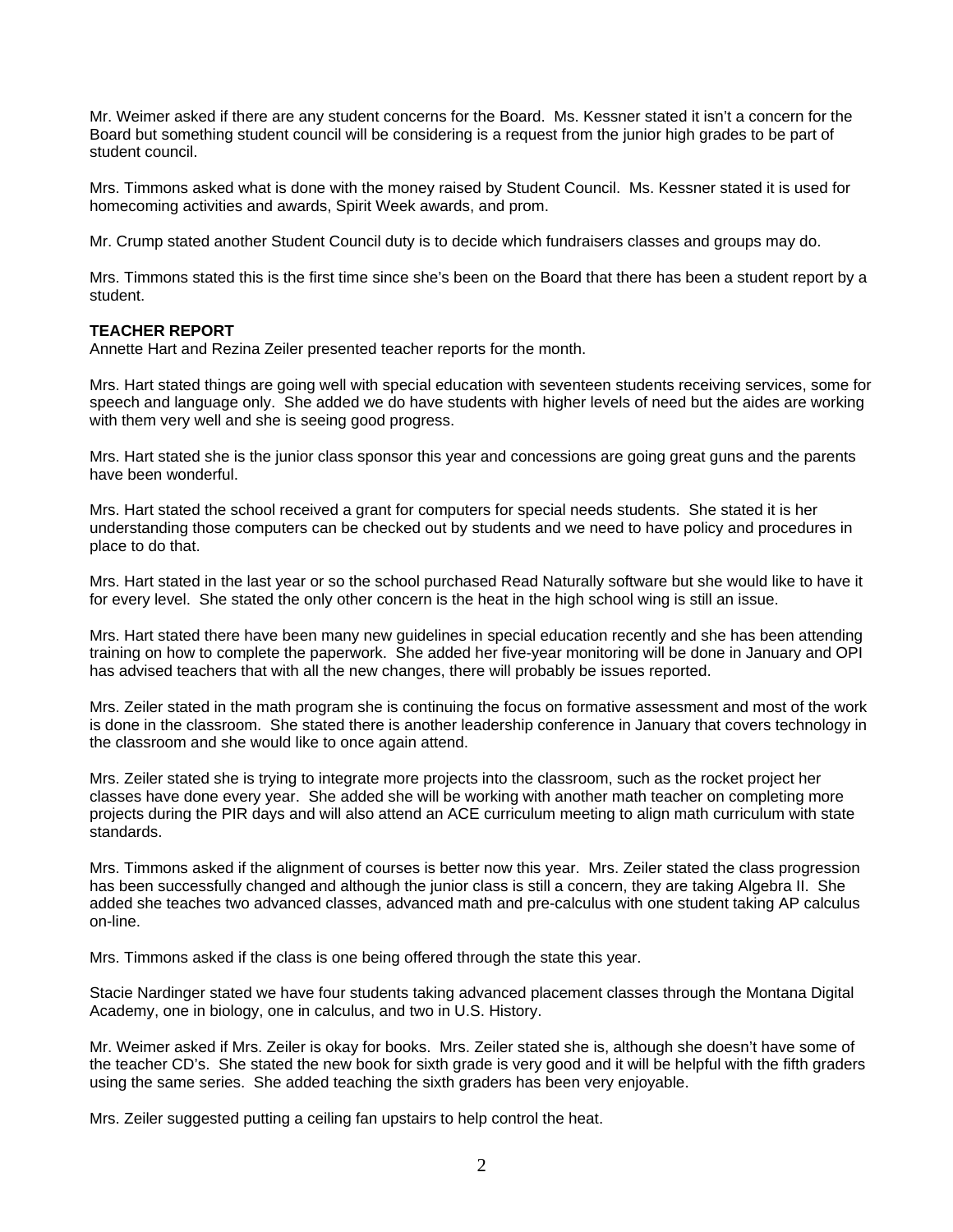# **PERSONNEL**

BUS DRIVER POSITION – Mr. Crump stated Amber Mullin took the written test for driving bus and is scheduled to take the driving portion on October 26 so she should be certified to drive bus for us soon. He added Dick Sederberg will ride with her the first time she drives the route.

# **NEW BUSINESS**

MOVIE GUIDELINES – Mr. Crump stated he included a copy of the proposed guidelines for movies in the Board packet and asked for comments from the Board.

Mr. Weimer asked if it is too cumbersome to work with. Mr. Crump stated the guideline could be as simple as K-5 can watch only G movies and 6-12 only G and PG movies.

Mrs. Timmons asked if the signed consent form is good for the year. Mr. Crump stated the signed consent form would only be needed if someone requested showing a movie with a rating higher than PG. He stated the staff member making the request would have to have a valid reason and the movie a recognizable educational value for it to be approved.

Mrs. Timmons stated she feels it may be difficult to get the paperwork done to show a movie higher than PG and does the superintendent really want that extra job.

Mr. Crump stated PG13 movies can contain nudity and violence so there would have to be a very good reason to request showing one.

Stacie Nardinger stated from the counselor position, she believes the parents should be allowed to make the decision of what their child is watching.

Mr. Weimer asked if there will be backlash for the student whose parent wouldn't grant permission.

Mrs. Timmons stated we're going from no regulation to a great deal of regulation.

Mr. Ropp stated perhaps we should try using the guidelines for awhile and see how they work.

Mr. Weimer noted at this point they are guidelines and not policy.

Mr. Crump stated he'll take them to the staff for comment. He added since the last meeting, he approved one movie brought to him and said no to another.

BOARD MINUTES ON THE WEBSITE – Mr. Crump stated the website is working well and a request he received is to have the Board minutes of the website. He stated it is fine to post them after Board approval but that is a month after the meeting and asked what the Board would think of posting them as "unofficial minutes" before approval by the Board.

Mr. Weimer stated he isn't comfortable posting them before the Board has seen them.

Mrs. Timmons stated on the other hand she would like to get the communication to the public.

Mrs. Obert suggested sending them to the Board before posting and if there are no concerns, post them as unofficial.

The determination was made to let Board members read the minutes before posting them as unofficial on the website.

SKI DATES – Mr. Crump stated he included the correspondence on the request for ski days in the Board packet. He stated it is his understanding that Crystal Wright coordinated the program last year and the request is for ski days on January 21, February 24, and March 7, 2011. He added this would be two student vacation days and one school day.

Mr. Weimer stated he feels this is a good program and he would like to see our students be able to participate.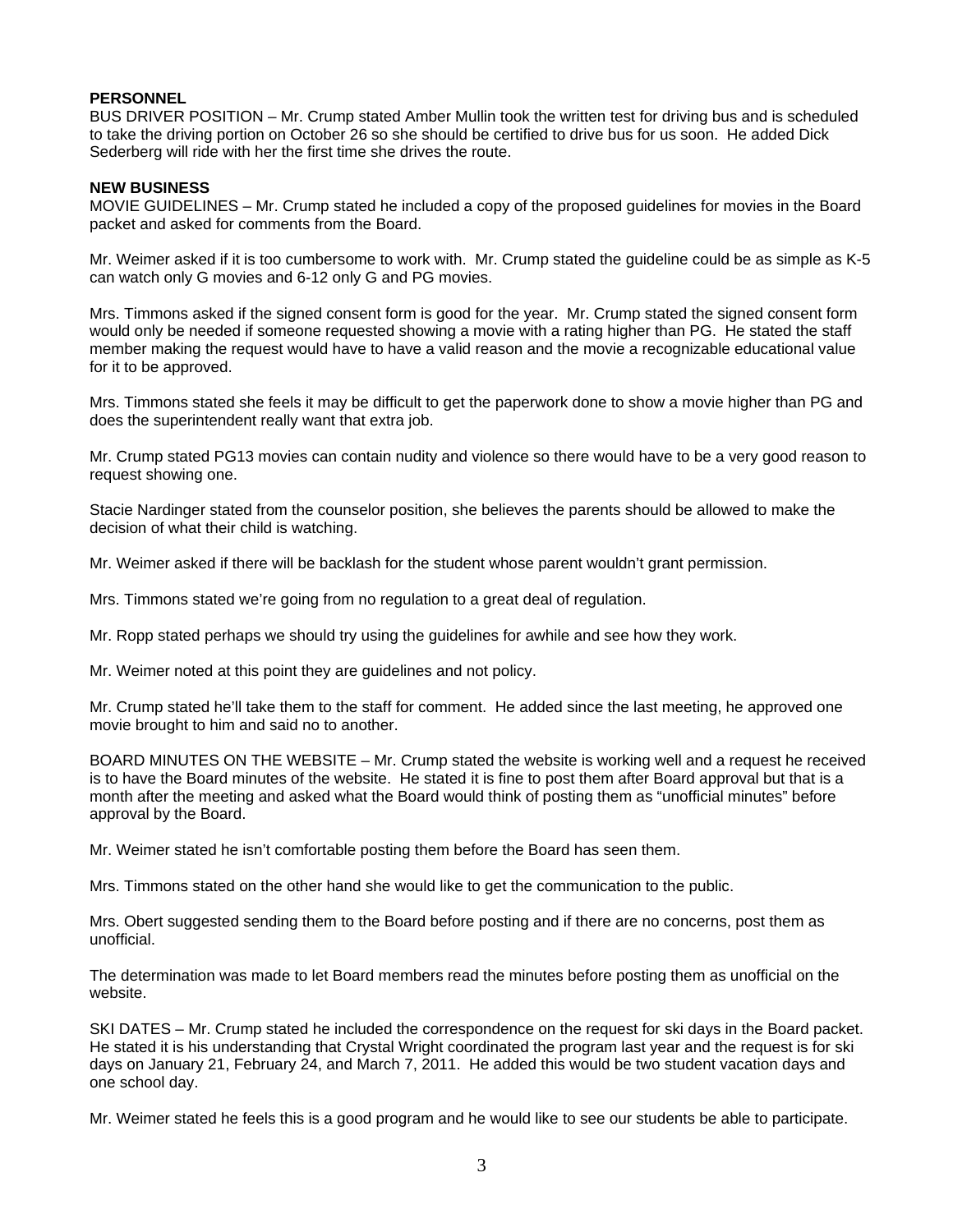Mr. Crump stated he would let Mrs. Wright know to proceed with the ski program and to see if the day scheduled on a school day can be changed to a vacation day.

GRANT WITH COMMUNITY FOUNDATION AND NORTHWESTERN ENERGY – Mr. Crump stated a grant application for technology has been submitted to Northwestern Energy by the Roberts Community Foundation and if granted will provide \$1,600 from Northwestern Energy, \$500 from the Roberts Community Foundation with the district matching \$1,600. He stated if we receive this grant, it will be used for Elmo projectors (document cameras) and he would like to have one for the elementary and one for high school and see where they get the most use. He added he can see where they would be really useful in math and science.

Mr. Crump stated in the 2011 year, a grant may be written by the Roberts Community Foundation for \$15,000 from the district, \$15,000 from Northwestern Energy, and \$2,000 from the foundation to outfit all classrooms with SmartBoards or like products.

Mr. Weimer asked if the 2010 grant has been approved. Mr. Crump stated the decision date for that grant is October 18 and if awarded, is the district willing to put up the matching funds. He added he doesn't know the timelines for the 2011 grant process but asked if it would be possible for the district to fund \$15,000 for technology.

Mrs. Timmons stated she would like to see more information on the timelines.

Motion was made by Tracy Timmons, seconded by Frank Ropp and carried unanimously to match \$1,600 from Northwestern Energy if awarded a grant through them with the Roberts Community Foundation contributing \$500. (YES—Weimer, Timmons, Ropp. NO—none).

MISCELLANEOUS – Mrs. Timmons asked if the Board is interested in pursuing the Safe Routes to Schools project and if so, a gentleman from Bozeman would come and look at the congestion in front of the school and around the bus area and offer suggestions on ways to solve the problem.

Mr. Crump stated it sounds like a worthwhile project.

Mr. Ropp stated he would be available and perhaps Roly DeVries would be interested.

Mrs. Timmons stated someone from the water and sewer district could also be contacted.

## **RECESS**

Mr. Weimer called for a short break at 8:50 p.m. and returned the meeting to regular session at 8:57 p.m.

## **OLD BUSINESS**

ROCKET GEAR – Mr. Crump stated Rocket Gear has arrived and is being sold at ball games and at the office. He stated mustard colored hats and blue polo shirts are ordered and BPA is going to be selling long sleeved shirts as a fund raiser until December.

SCHOOL WEBSITE – Mr. Crump stated he included a photo/name release agreement for the school website in the packet for consideration by the Board. He stated there are reasons to not have student photos or names posted on the website and this release addresses those reasons.

Mrs. Timmons asked if the website is any different than the newspaper and would we really be putting students at risk.

Mr. Crump stated there are risks and he is supportive of the release as he feels any pictures taken in the classroom need to have a release to be posted on the website.

Mrs. Timmons stated we would then have a list of students to not post on the website.

Mr. Crump stated we would. He added he does feel if a picture is taken at a sporting event and the student is pictured in the stands, it was their choice to be there and the picture could be put on the website.

Mr. Weimer stated we shouldn't identify students by name on the website.